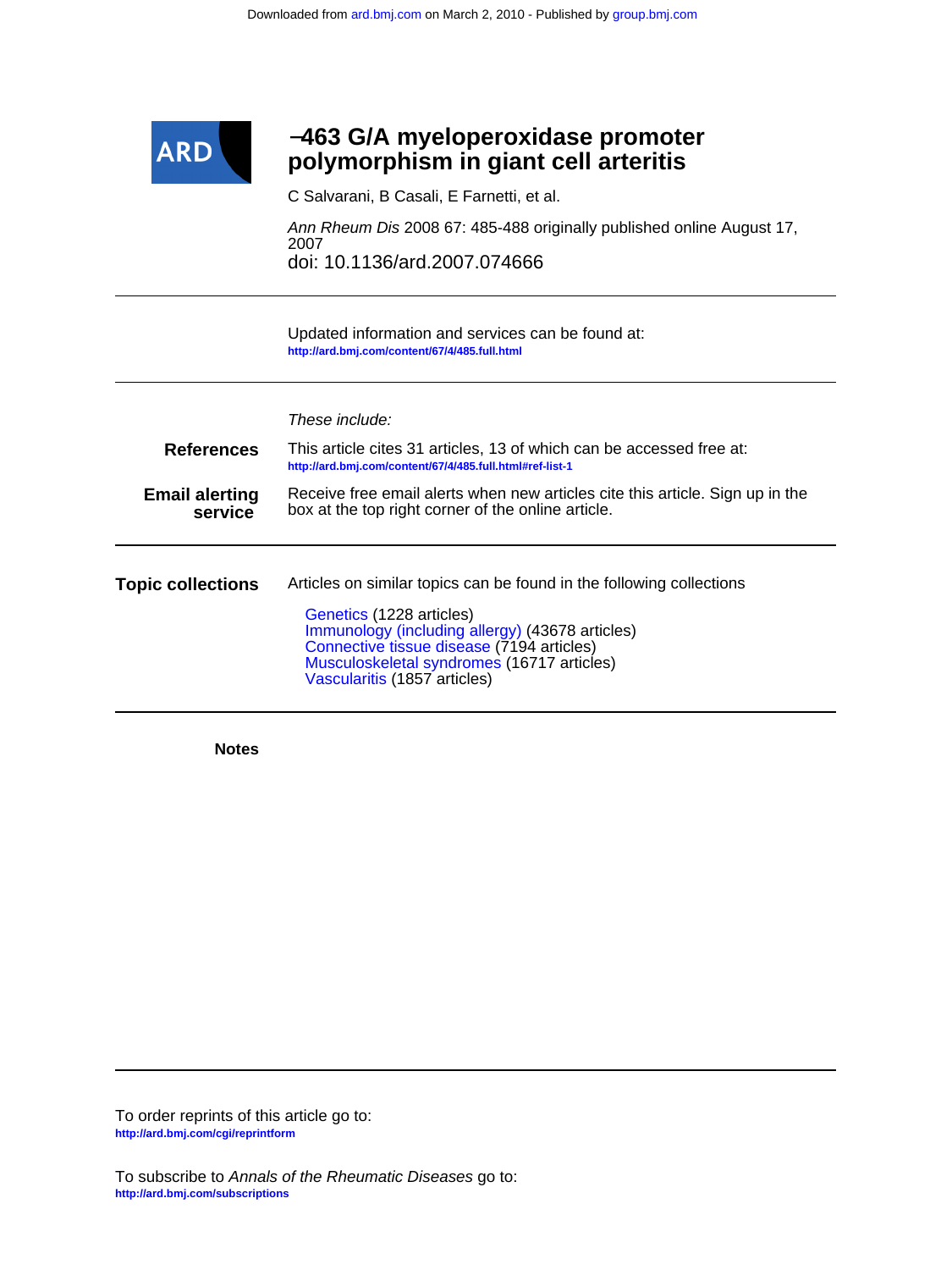# –463 G/A myeloperoxidase promoter polymorphism in giant cell arteritis

C Salvarani,<sup>1</sup> B Casali,<sup>2</sup> E Farnetti,<sup>2</sup> N Pipitone,<sup>1</sup> D Nicoli,<sup>2</sup> P L Macchioni,<sup>1</sup> L Cimino,<sup>3</sup> G L Bajocchi,<sup>1</sup> M G Catanoso,<sup>1</sup> L Pattacini,<sup>2</sup> A Ghinoi,<sup>1</sup> G Restuccia,<sup>1</sup> L Boiardi<sup>1</sup>

# ABSTRACT

**Objective:** To investigate potential associations between –463 G/A myeloperoxidase (MPO) promoter polymorphism and susceptibility to, and clinical features of giant cell arteritis (GCA).

Methods: A total of 156 patients with biopsy-proven GCA who were residents of Reggio Emilia, Italy, and 235 population-based controls from the same geographic area were genotyped for –463 G/A promoter polymorphism of the MPO gene by molecular methods. The patients were subgrouped according to the presence or absence of polymyalgia rheumatica and severe ischaemic complications (visual loss and/or cerebrovascular accidents).

**Results:** The distribution of the MPO-G/A genotype differed significantly between patients with GCA and the controls ( $p_{corr} = 0.003$ ). Allele G was significantly more frequent in patients with GCA than in the controls  $(p_{corr} = 0.0002, \text{ OR } 2.0, \text{ 95\% CI } 1.4 \text{ to } 2.9)$ . Homozygosity for the G allele was significantly more frequent in patients with GCA than in controls ( $p_{corr} = 0.0002$ , OR 2.2, 95% CI 1.4 to 3.4). No significant associations were found when patients with GCA with and without polymyalgia rheumatica or with and without severe ischaemic complications were compared.

**Conclusions:** Our findings show that the  $-463$  G/A promoter polymorphism of the MPO gene is associated with GCA susceptibility and support a role for MPO in the pathophysiology of GCA.

Giant cell arteritis (GCA) is a systemic vasculitis in which T cells and macrophages infiltrate the wall of medium-sized and large arteries.<sup>1</sup>

GCA is considered a T cell driven disease, in particular CD4+ T cells are thought to play a central role in inducing and maintaining the vasculitic process.<sup>1</sup> Tissue destruction in GCA largely depends on macrophage effector functions, with T cell derived cytokines controlling the activity/differentiation of such macrophages.<sup>1</sup>

Less is known about the role of early recruited phagocytes, such as monocytes and neutrophils. However, recently Foell et  $al^2$  demonstrated that neutrophils and recently recruited monocytes may contribute to the inflammation of GCA by secretion of the proinflammatory S100 proteins S100A8, S100A9 and S100A12.

Myeloperoxidase (MPO) is a haem-containing peroxidase expressed and stored in neutrophils and monocytes.3 MPO catalyses a reaction between hydrogen peroxide and chloride to generate hypochlorous acid, a potent oxidant that can cause vascular damage when released by activated cells at inflammatory sites. MPO also inactivates protease inhibitors and reduces nitric oxide (NO)

bioavailability.4 Therefore MPO may play a central role in the initiation and propagation of acute and chronic vascular inflammatory diseases.

The promoter region of the MPO gene has a single G-to-A base substitution at position –463, which has been reported to be functionally important as it influences MPO expression.<sup>56</sup> High-expression GG genotype has been associated with an increased risk of Alzheimer's disease,<sup>78</sup> multiple sclerosis,<sup>9 10</sup> MPO-antineutrophil cytoplasmic antibodies (ANCA)-associated vasculitis,<sup>11</sup> while low-expression genotypes (AG and AA) have a protective role in coronary artery disease.<sup>12-14</sup> Therefore, genetically determined increased levels of MPO expression could provide a mechanism for promoting endothelial dysfunction and vessel wall damage.

The aim of this study was to examine the relationship between this MPO promoter polymorphism and the susceptibility to and clinical expression of GCA in a population-based cohort of Italian patients with biopsy-proven disease.

## PATIENTS AND METHODS Study population

We reviewed the computerised registry of the Pathology Laboratory at Arcispedale Santa Maria Nuova, which had stored the results of all temporal artery biopsies performed in Reggio Emilia, Italy, between 1986 and 2005. GCA-positive specimens were reviewed by a pathologist. A total of 184 patients with GCA residing in the Reggio Emilia area were identified. Their median age was 74 years (range 56–90 years). Of these, 156 patients could be contacted, all of whom were willing to participate in this study.

Patients were diagnosed as having biopsy-proven GCA if histological examination of the temporal artery biopsy specimen showed disruption of the internal elastic lamina, with infiltration of mononuclear cells into the arterial wall, with or without giant cells. Temporal artery biopsy procedures in Reggio Emilia have been described in detail elsewhere.<sup>15 16</sup> A temporal artery biopsy was routinely performed in all patients with clinical manifestations of GCA. Segments longer than 2 cm were generally obtained.

The clinical findings at diagnosis and during follow-up, the erythrocyte sedimentation rate (ESR) and C-reactive protein (CRP) values at diagnosis, as well as the initial prednisone dosage, were ascertained through interviews with the patients and by reviewing the patients' medical records. Patients were subgrouped according to the presence or absence of polymyalgia rheumatica

<sup>1</sup> Unità Operativa di Reumatologia, Arcispedale S. Maria Nuova, Viale Risorgimento n 80, Reggio Emilia, 42100, Italy; <sup>2</sup> Laboratorio di Biologia Molecolare, Arcispedale S. Maria Nuova, Viale Risorgimento n 80, Reggio Emilia, 42100, Italy; <sup>3</sup> Unità Operativa di Oculistica, Arcispedale S. Maria Nuova, Viale Risorgimento n 80, Reggio

# Emilia, 42100, Italy Correspondence to:

Carlo Salvarani, Unità Operativa di Reumatologia, Arcispedale S. Maria Nuova, Viale Risorgimento n 80, Reggio Emilia, 42100, Italy; salvarani.carlo@asmn.re.it

Accepted 27 July 2007 Published Online First 17 August 2007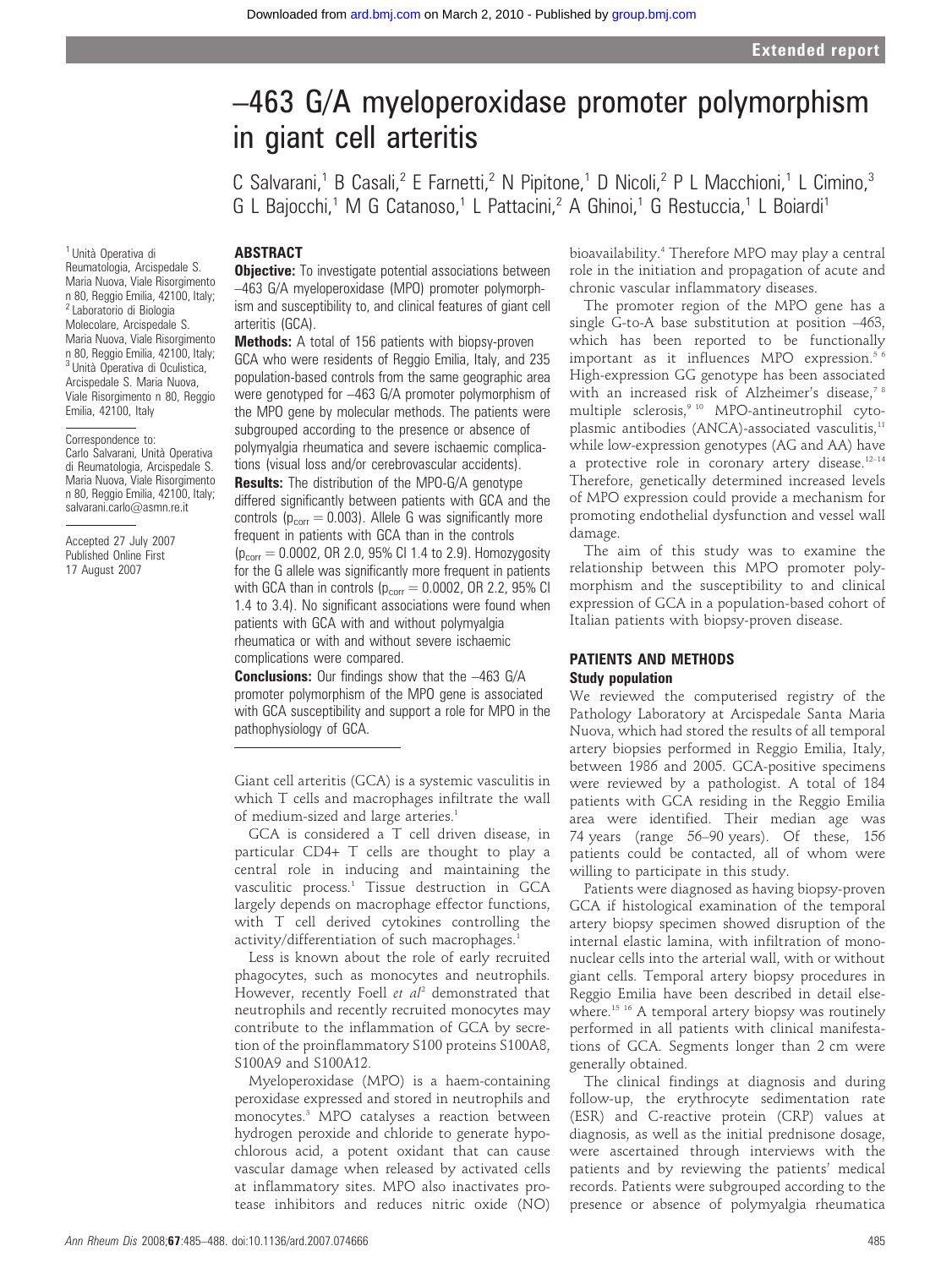# Extended report

(PMR) (marked aching and early morning stiffness bilaterally, without other apparent cause, in at least two of the three following regions: neck, shoulder girdle or hip girdle) and the presence or absence of severe ischaemic complications (vision loss and/or cerebrovascular accidents).

Severe ischaemic complications were attributed to GCA if they occurred within the time between the onset of GCA symptoms and 2 weeks after GCA diagnosis. Severe ischaemic complications developing later were considered GCA-related only when associated with at least one of the other GCA signs/ symptoms and elevation of ESR and/or CRP.

Controls were randomly recruited from the lists of patients who were under the care of the medical practitioners of the same public health service. Control patients had no evidence of GCA and/or PMR. Stratification by the random-number method according to age and sex was used to approximately match the controls with the patients according to their age and sex distribution. At the end of this selection process, 235 control subjects were identified. The median age of the controls was 69 years (range 50–80 years).

All study subjects were white, of Italian descent, and had been residents of Italy for at least one generation. No ethnic differences were found between the patients and the controls. None of the study participants were of Jewish ancestry.

The study was approved by the Ethics Committee of Reggio Emilia Hospital. Informed consent was obtained from all patients or their relatives.

#### DNA extraction and genotyping

DNA was extracted from peripheral blood leucocytes using phenol/chloroform method, according to standard procedures. Polymorphisms were detected by using restriction fragment length polymorphism–polymerase chain reaction analysis as described by London et al. <sup>17</sup> A 350 bp DNA fragment was amplified using forward primer MPOF (5'-CGG TAT AGG CAC ACA ATG GTG AG) and reverse primer MPOR (5'-GCA ATG GTT CAA GCGATT CTT C).

Polymerase chain reaction amplification was performed in  $25$  µl reaction containing 100 µM of each dNTP, 20 pmol each primer, 1 unit Taq polymerase. Amplification profile was as follows:

- initial denaturation  $95^{\circ}$ C for 2 min
- 35 cycles of: 94°C for 30 s, 62°C for 30 s, 72°C for 30 s
- final extension at  $72^{\circ}$ C for 3 min.

Polymerase chain reaction products were digested with the restriction enzyme AciI. This enzyme can reveal the presence of A or G nucleotide at –463 position. Electrophoresis analysis of digested polymerase chain reaction products were performed in 2% agarose gel stained with ethidium bromide  $(0.5 \text{ µg/ml})$  to show patterns for the three genotypes: 169, 120 and 61 bp fragments for the homozygous wild type (–463GG); 289, 169, 120 and 61 bp fragments for the heterozygous type (–463AG); and 289 and 61 bp fragments for the homozygous mutant type.

#### Statistical analysis

Statistical analysis was done using SPSS statistical package (SPSS Inc., Chicago, IL, USA). Student's t-test and Mann– Whitney test were computed to compare means for parametrically and non-parametrically distributed data, respectively. The frequencies of the alleles and genotypes among the case patients and control group were compared by  $\chi^2$  test. Odds ratios (OR) were calculated together with their 95% confidence

intervals (95% CI). Corrected p values  $(p_{corr})$  were calculated by multiplying p by the number of the alleles compared.

We performed power calculation for an unmatched case– control study and estimated relative risk using Power and Sample Size calculation version 2.1.31 software.

### RESULTS

Table 1 shows the clinical and demographic characteristics of the 156 patients with GCA. Permanent partial or total visual loss and/or cerebrovascular accidents were diagnosed in 34 patients. Anterior ischaemic optic neuropathy was seen in 24 patients, and central retinal artery occlusion in six patients. Four patients had a vertebrobasilar stroke. Giant cells were observed in the biopsy specimens in 107 patients (68.6%).

The allele and genotype frequencies of the –463GA MPO promoter polymorphism in patients with GCA and in the control group are shown in table 2. The distribution of the MPO-G/A genotype differed significantly between patients with GCA and the controls  $(p = 0.001, p_{corr} = 0.003)$ . The distribution of the genotype in the MPO-G/A polymorphism indicated that the differences in allele distribution were related to a higher frequency of the GG genotype in patients with GCA as compared with the controls, whereas the AA genotype was less frequent in patients with GCA.

Allele G was significantly more frequent in patients with GCA than in the controls ( $p = 0.0001$ ,  $p_{corr} = 0.0002$ , OR 2.0, 95% CI 1.4 to 2.9). Homozygosity for the G allele was significantly more frequent in patients with GCA than in controls ( $p = 0.0001$ ,  $p_{corr} = 0.0002$ , OR 2.2, 95% CI 1.4 to 3.4).

Given the sample size (156 patients with GCA and 235 controls) and allele frequencies of the polymorphism examined, we can conclude at the level of 80% of statistical power that there is a genetic relative risk of 1.56 at –463 G/A MPO promoter polymorphism.

Table 1 Demographic and clinical features of the 156 patients with biopsy proven giant cell arteritis\*

| Males (%)/females (%)                        | 31/156 (19.9)/125/156 (80.1) |
|----------------------------------------------|------------------------------|
| Age at onset of disease, years,<br>mean (SD) | 74 (7)                       |
| Headache                                     | 125/156 (80.1%)              |
| Abnormalities of temporal arteries†          | 104/155 (67.1%)              |
| Scalp tenderness                             | 61/153 (39.9%)               |
| Jaw claudication                             | 76/156 (48.7%)               |
| <b>Visual manifestations</b>                 | 46/156 (29.5%)               |
| <b>Visual loss</b>                           | 31/156 (19.9%)               |
| Severe ischaemic complications:              | 34/156 (21.8%)               |
| Systemic symptoms and/or signs§              | 116/156 (74.4%)              |
| Polymyalgia rheumatica                       | 71/156 (45.5%)               |
| Duration of therapy months,<br>mean (SD)     | 19 (15)                      |
| Duration of follow-up months,<br>mean (SD)   | 25(19)                       |
| ESR at diagnosis mm/h,<br>mean (SD)          | 90(30)                       |
| CRP at diagnosis mg/dl,<br>mean (SD)         | 9.2(6.4)                     |

\*Except where indicated otherwise, values are the number (%) of patients.

{Artery tenderness and/or decreased or absent temporal artery pulsation. {Severe ischaemic complications comprised visual loss and/or cerebrovascular

accidents. §Presence of at least one of the following: asthenia, anorexia, weight loss of at least 4 kg or fever.

ESR, erythrocyte sedimentation rate; CRP, C-reactive protein.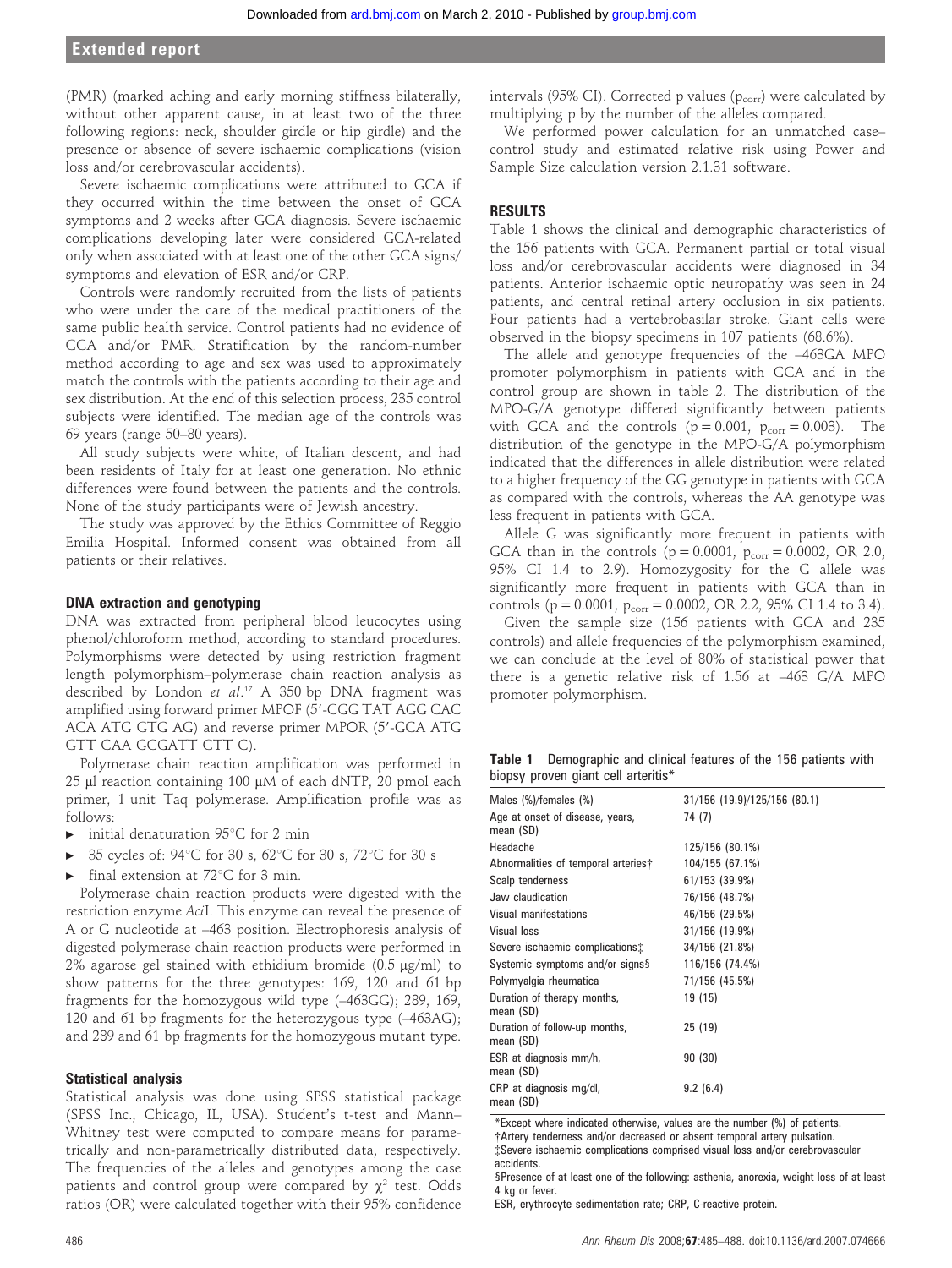| Table 2 | Frequencies of alleles, genotypes and carriage rates of         |  |  |  |  |
|---------|-----------------------------------------------------------------|--|--|--|--|
|         | myeloperoxidase polymorphism in patients with GCA and controls* |  |  |  |  |

|               | <b>Patients with</b> |                |                             |                     |
|---------------|----------------------|----------------|-----------------------------|---------------------|
|               | GCA (156)            | Controls (235) | <b>p</b> Value <sup>+</sup> | OR (95% CI)         |
| Allele        |                      |                |                             |                     |
| G             | 266/312 (85.3)       | 350/470 (74.5) |                             |                     |
| A             | 46/312 (14.7)        | 120/470 (25.5) | 0.0001                      | $2.0$ (1.4 to 2.9)  |
| Genotypes     |                      |                |                             |                     |
| G/G           | 112/156 (71.8)       | 126/235 (53.6) |                             |                     |
| G/A           | 42/156 (26.9)        | 98/235 (41.7)  | 0.001                       |                     |
| A/A           | $2/156$ (1.3)        | 11/235(4.7)    |                             |                     |
| Carriage rate |                      |                |                             |                     |
| G/G           | 112/156 (71.8)       | 126/235 (53.6) |                             |                     |
| $A/A + A/G$   | 44/156 (28.2)        | 109/235 (46.4) | 0.0001                      | $2.2$ (1.4 to 3.4)  |
| $G/G+G/A$     | 154/156 (98.7)       | 224/235 (95.3) | 0.085                       | $3.8$ (0.8 to 17.3) |
| A/A           | 2/156(1.3)           | 11/235(4.7)    |                             |                     |

\*Values are the number/total number examined (%).

{The corrected p values for each significant difference are 0.0002, 0.003 and 0.0002. GCA, giant cell arteritis.

As a number of studies have shown that the influence of MPO-G/A polymorphism could be gender-specific, we compared the influence of MPO genotype in GCA men and women. No influence of gender was observed (data not shown). We confirmed that in both GCA men and women GG genotype was significantly associated with GCA.

The association between the –463GA MPO polymorphism and the clinical features of GCA was evaluated by comparing the 71 patients with GCA who had PMR with the 85 patients who did not have PMR. Given the sample size (71 patients with PMR and 85 without) and allele frequencies of the polymorphism examined, we can conclude at the level of 80% of statistical power that there is a genetic relative risk of 1.19 at –463 G/A MPO promoter polymorphism.

We also compared the 34 patients with GCA who had severe ischaemic complication (visual loss and/or cerebrovascular accidents) with the 122 patients who did not have ischaemic complications. No significant associations were found (data not shown). Given the sample size (34 patients with severe ischaemic complications and 122 without) and allele frequencies of the polymorphism examined, we can conclude at the level of 80% of statistical power that there is a genetic relative risk of 1.78 at –463 G/A MPO promoter polymorphism.

No significant associations with –463GA MPO polymorphism were found comparing the 107 patients who had giant cells in the biopsy specimens with the 49 who did not (data not shown).

#### DISCUSSION

Cellular immune responses involving dendritic cells, T lymphocytes and effector tissue macrophages are thought to result in vascular inflammatory injury in GCA. The contribution of phagocytes, such as monocytes and neutrophils to vessel wall damage in GCA has been poorly evaluated, although they are among the first cells to invade the inflammatory sites.<sup>1</sup>

In this regard, Généreau et  $al^{18}$  detected elevated circulating plasma levels of neutrophil elastase in patients with active disease, although this enzyme was not detected at immunohistochemistry within the temporal artery wall.

By contrast, neutrophils have extensively been studied in ANCA-associated vasculitides where they play a central role in determining vascular damage.<sup>19 20</sup> However, Foell et  $al^2$  recently demonstrated that early recruited monocytes expressing the S100A8/S100A9 complex, a member of the proinflammatory

S100 protein family (a marker of early phagocyte activation), $21$ were abundant in the adventitia and media of affected arteries of patients with GCA, while neutrophils positive for both S100A8/S100A9 and S100A12 were found almost exclusively in and around the vasa vasorum.

The specific presence of neutrophils around vasa vasorum in GCA lesions has been confirmed by Esteban et  $al^{22}$  by immunodetection of neutrophil elastase.

On the same line, S100A8/S100A9 and S100A12 serum concentrations were significantly higher in patient with GCA than in healthy controls, suggesting that they are secreted by activated phagocytes during the inflammatory process in GCA. The release of the S100 proteins at the vasa vasorum in the adventitia may be crucial for the initiation and perpetuation of inflammatory lesions in GCA by upregulating proinflammatory cytokines, inducing adhesion molecule expression on endothelial cells, and regulating transendothelial migration of phagocytes and leucocytes.<sup>21</sup> <sup>23</sup>

Myeloperoxidase is a haem-containing peroxidase expressed and stored in neutrophils and monocytes and secreted upon cell activation.3 The presence of activated neutrophils at sites of vascular inflammation in GCA2 suggests that MPO may play a part in determining vascular damage, not only in ANCAassociated vasculitis, but also in GCA. Furthermore, also some macrophage subsets expressing MPO could contribute to vascular damage.24 Emerging evidence suggests that enhanced MPO activity may be an important risk factor for vascular disease. MPO is expressed in human atherosclerotic plaques and displays potent pro-atherogenic properties by inducing foam cell formation, endothelial dysfunction and plaque rupture.25 Neutrophils have been demonstrated to release MPO into the coronary circulation, leading to elevated MPO plasma levels in patients with unstable angina and acute myocardial infarction.26 27 Given its proinflammatory properties, MPO may contribute directly to the damage to the arterial wall in GCA. For example, MPO has been shown to activate metalloproteinase and catalytically consume endothelium-derived NO by reducing its bioavailability and impairing its vasodilatory and anti-inflammatory functions.<sup>25</sup>

Metalloproteinases are expressed in tissue-infiltrating inflammatory cells in GCA and have been implicated in arterial wall injury via digestion of the elastic lamina.<sup>28</sup> Endothelial dysfunction evaluated by endothelium-dependent vasodilation occurs in patients with GCA at the time of diagnosis.<sup>29</sup> Significant differences in endothelial nitric oxide synthase haplotype frequencies between Spanish patients with GCA and controls support a potential role for these polymorphisms in the susceptibility to GCA.<sup>30</sup> In this regard, a recent study from our group showed that the Asp298 polymorphism of the endothelial nitric oxide synthase gene was associated with GCA, supporting the view that genetic factors may be involved in the risk of developing GCA.<sup>31</sup>

A functional promoter polymorphism has been identified in the promoter region of the MPO gene, consisting of a G to A substitution. The –463 G/A polymorphism is situated within an Alu-encoded hormone response element and determines a SP1 site in the G allele promoter, and an oestrogen receptor  $\alpha$ binding site in the A promoter. The GG genotype is associated with a two- to threefold higher expression of MPO messenger RNA and protein expression compared with GA/AA genotypes.5 6 Individuals with the GA/AA genotypes have been identified as having a reduced risk for coronary artery disease.<sup>12 13</sup> Recently, Asselbergs et  $al^{14}$  confirmed these results showing that subjects with homozygous G/G genotype have an